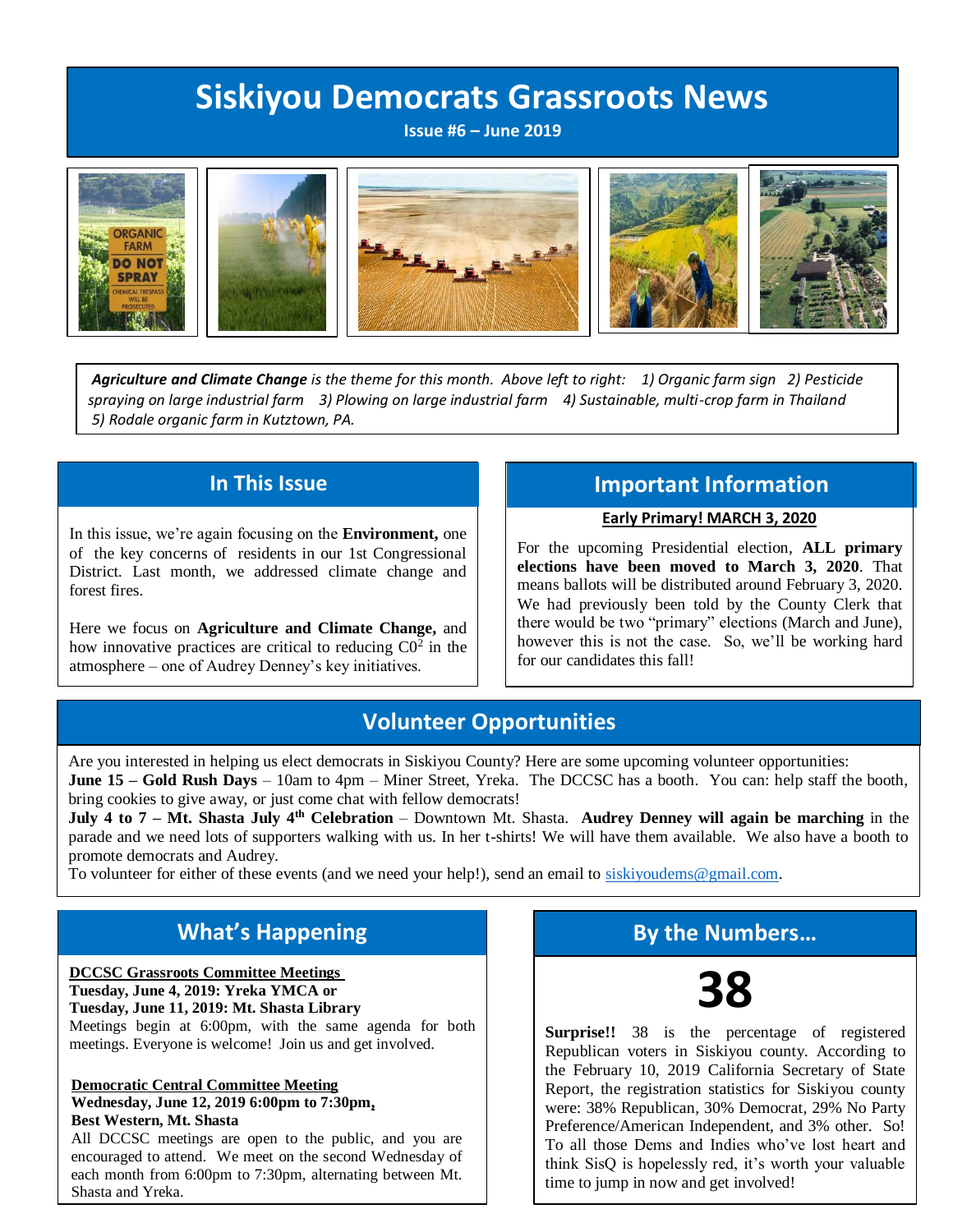### **Agriculture and Climate Change**

Doug LaMalfa is a large-scale rice farmer who refuses to acknowledge the overwhelming scientific evidence that human interference in earth's CO<sup>2</sup> production and sequestration is causing massive disruptions in both climate and weather patterns worldwide. As a result, the substantial benefits any rice farmer might contribute to  $CO<sup>2</sup>$  reduction are lost. While LaMalfa opposes the vital leadership and funding the federal government should provide for national and international environmental health\*, his record shows he very much enjoys taxpayer dollars coming his way via federal farm subsidies.

**As a life-long farmer, soil expert, and environmentalist, Audrey Denney's ag proposals are broad, deep, and based in sound science.** She understands that the negative role agriculture and ranching have in climate change is equaled only by their potential for both reducing C0<sup>2</sup> production and drawing down carbon already in the atmosphere. Her ideas range from innovative soil and crop management (addressing over-tillage and pesticide use, crop diversification and rotation, irrigation and grazing methods) to issues around product marketing, local processing, and infrastructure. Her goal is to help farmers reduce carbon footprint and increase efficiency and profits, while building vibrant farming communities.



*Audrey holds healthy soil.*

She is a strong supporter of small family farms. As such, she believes the federal government has a critical role to play in giving technical support\* to those most ready and willing to innovate around climate change: the smallholder farmer and rancher. For more on her policy positions and some great videos, go to: <https://audreyforcongress.com/issues/agriculture/>

To give you an idea of the breadth and depth of Audrey's climate thinking, here is an excerpt from her website: <https://audreyforcongress.com/issues/rural-economic-development-combating-climate-change/>

"There is no one approach that will solve this emergency for us. A web of approaches is necessary, which brings diverse local stakeholders together for shared solutions-oriented planning (environmentalists, forest industry, local government, tribal government, etc.), who invest in and mobilize local people both in career and technical education as well as public-private partnerships in land stewardship, and who streamline and expedite regulatory hurdles and increase local control.

We must work to clear pathways for green energy technologies to compete in the marketplace by removing the red tape that impedes innovation and favors traditional energy options. We can improve coordination of permitting and oversight at the federal, state and local levels in order to accelerate the implementation of clean energy projects that modernize our power grid and encourage investment in these technologies that create jobs. [SDGN will address climate change and energy, in depth, in a later issue].

My policy priorities for combating climate change and developing our rural economy focus on three critical approaches: **mitigation**, **adaptation** and **resilience**."

\*Federal technical support comes from the NRCS, a branch of the USDA. "The Natural Resources Conservation Service provides leadership in a partnership effort to help people conserve, maintain, and improve our natural resources and environment." Not under Trump. Current funding for all of NRCS projects nationwide is 45M, or .0003 of USDA's 151B budget. That is, next to nothing. Under Trump and ag secretary Sonny Perdue, the USDA has advocated for even less federal involvement and "increased private sector funding" for conservation efforts nationwide. Doug LaMalfa supports these positions. (Quotes are from the USDA website and 2018 budget). For a chilling look at the Trump/LaMalfa USDA: [https://www.ucsusa.org/our-work/food](https://www.ucsusa.org/our-work/food-agriculture/unhealthy-food-policy/betrayal-usda-2018)[agriculture/unhealthy-food-policy/betrayal-usda-2018](https://www.ucsusa.org/our-work/food-agriculture/unhealthy-food-policy/betrayal-usda-2018)